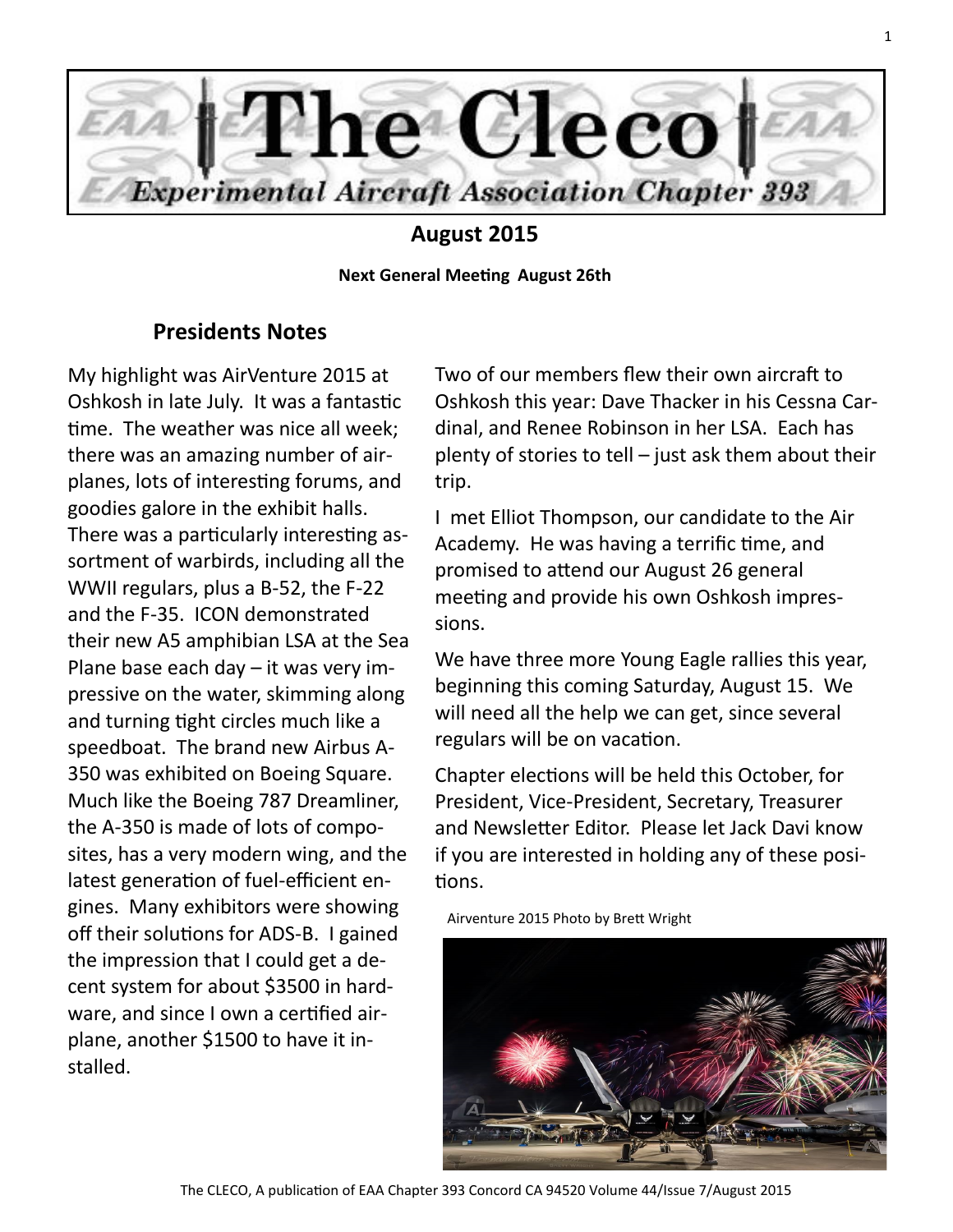# **393 Board Meeting Notes**

## **August 5, 2015**

President Bill Reining called the meeting to order at 19:00. Present; Pete Mitchell, Bob Belshe, Renee Robinson, Rich Bourgeois, Harvard Holmes, Rich Sperling, Guy Jones, John Davi and Scott Achelis.

Secretary & Treasurer – Pete Mitchell/Bob Belshe

We have 53 paid members and 8 due from last year. We received a second quarter check from SHARES of \$61.47 for a program total of \$465.51. Our bank balance is \$8,329. Renee will request a current balance of our young eagle credits.

August  $26<sup>th</sup>$  General Meeting menu – Rick Bourgeois

Menu roasted chicken, potato Salad, Corn, dinner rolls, salad, dessert and drinks.

Tracy Peters will preside in Bill's absence. Our speaker will be Elliott Thompson. Elliott was our 2015 young eagle Advanced Air Academy candidate. He has lots of pictures and adventures for us. This months EAA Chapter Video will be shown. Marc Ausman of Vertical Power is scheduled for our September meeting.

Young Eagles August 15<sup>th</sup>.

John Davi is handling publicity; Tom Barlow is recruiting pilots and ground crew. CAP will supply cadets for car parking , Pete will pick up keys. Pete and Guy will setup great room and signs.

Sterling will provide fuel discount. Rick will provide nourishment. A representative from the Athenian School will observe our program and would like to tour a project hanger.

## Clubhouse Updates

Microwave is installed, old one disposed. Yet to be installed are the fireplace room windows, light fixtures, white board and new garage door. Scott is planning a work party when it can be coordinated. Check out our vegetable garden, an Eagle Scout project of Scott Newman's son Payson.

The County has a development proposal for airport property including the clubhouse. They are requesting the clubs develop guidelines for a replacement to impose on any developer.

Nominating Committee – John Davi

Candidates will be announced at the September meeting with elections to follow during the October meeting. Positions available are President, Vice-President, Treasurer and Secretary.

### Holiday Party

The party is scheduled for Saturday December 12 $<sup>th</sup>$ .</sup>

# **CCR Hangar Space Available**

Shared space in large Port-A-Port available, ideal for Low wing project (RV, Glasair etc.) or similar flying A/C, \$250/mo.

Contact Pete Wiebens 925-933-7517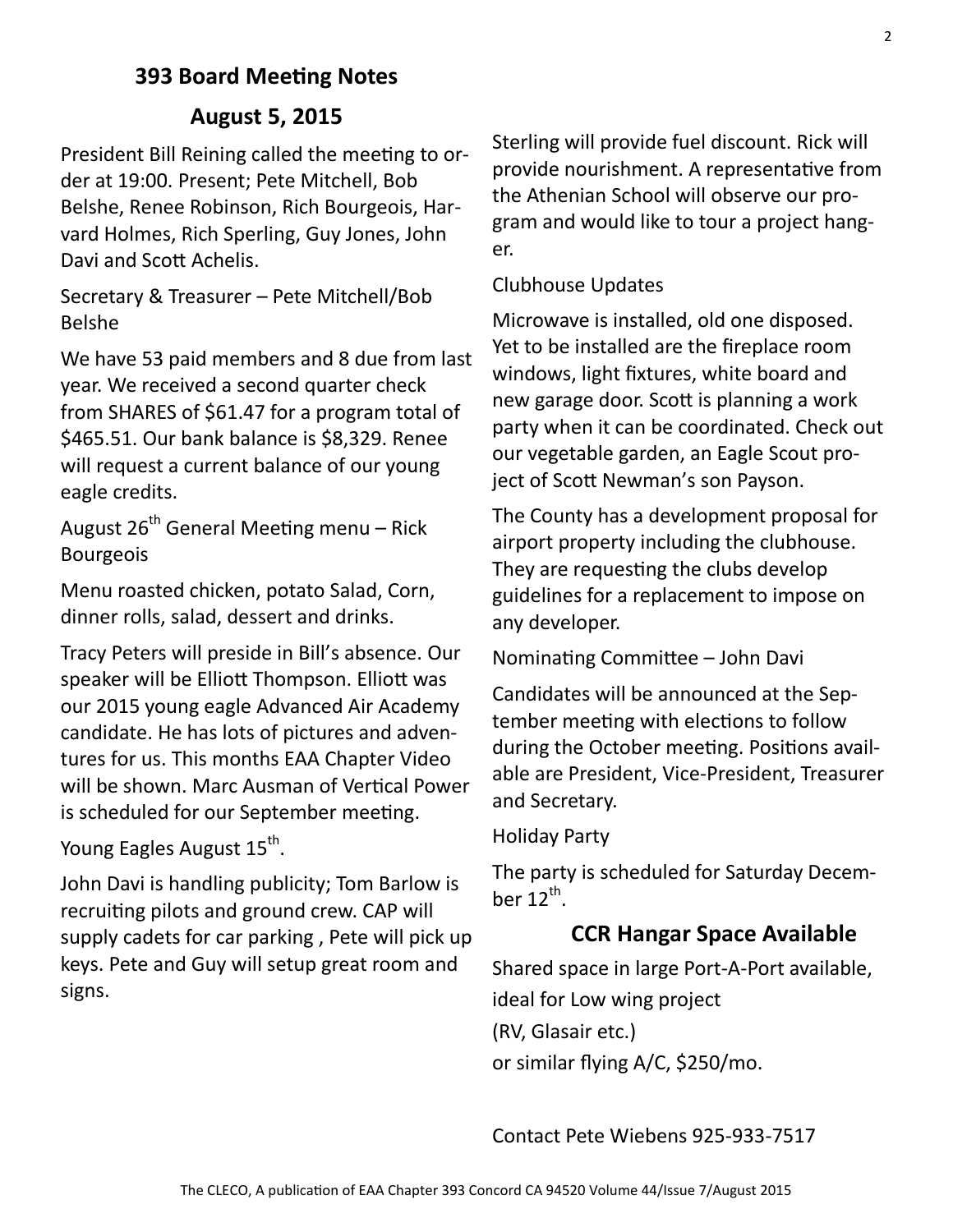## **Aeromedical Reform**

Flying light aircraft is the only recreational activity that requires federally mandated medical assessment and approval. The current medical application process, especially the special issuance process, is overreaching and discourages pilots from continuing to fly - as well as discouraging would-be pilots from learning to fly.

EAA is working with our medical and legal advisory councils, the FAA, and Congress to bring aeromedical policy in line with other recreational activities while preserving the excellent safety record already achieved by pilots operating under Sport Pilot rules using a driver's license in lieu of a traditional third-class medical certificate.

## **Work on PBOR2 Will Continue Through August Recess**

**July 30, 2015** - EAA continues to push hard to bring Pilot's Bill of Rights 2 (PBOR2) to a successful outcome in Congress. Thanks to the flood of calls from EAA members to their senators in support of PBOR2, the number of co-sponsors on the bill increased from 33 to 57 in a matter of days.

Despite overwhelming support from the general aviation community, the reform effort saw pushback from various powerful interest groups such as the Air Line Pilots Association (ALPA). EAA strongly denounced the pushback and is putting in a tremendous effort to ensure it does not affect the outcome of this legislation.

Multiple strategies have been used in recent weeks to pass PBOR2 in the Senate, but each has come up short due to larger and more controversial political issues that are out of EAA's control. After PBOR2 met small yet fervent opposition in the Senate Commerce, Science, and Transportation Committee, a different tactic was attempted by its supporters. Senators Joe Manchin (D-West Virginia) and John Boozman (R-Arkansas) filed a modified version of PBOR2 as an amendment to the Surface Transportation Reauthorization Bill, or simply Highway Bill, recently passed by the House of Representatives.

Though EAA was optimistic that the Manchin-Boozman amendment was one of the best opportunities for PBOR2 to pass through the Senate, some senators began to see the Highway Bill as an opportunity to insert other, highly contentious issues having nothing to do with transportation. Due to the "must pass" nature of the Highway Bill, Senate leadership rejected almost every proposed amendment to the bill, including Manchin-Boozman.

Though PBOR2 has encountered multiple roadblocks over the past few weeks, EAA continues to pursue a successful resolution for long-fought third-class medical reform. Last week at EAA AirVenture Oshkosh, Senator James Inhofe (R-Oklahoma), PBOR2's original sponsor, announced that he would attempt to introduce PBOR2 to the Senate floor as a standalone bill if it could gain 60 co-sponsors. To achieve the goal, EAA must work to gather co-sponsors over the August congressional recess.

You, our dedicated members, have been working hard through writing letters and calling your senators to help garner support for PBOR2. We understand the delay is disappointing, but we also want to make clear that this is only a delay. PBOR2 is still very much alive and support for it remains strong.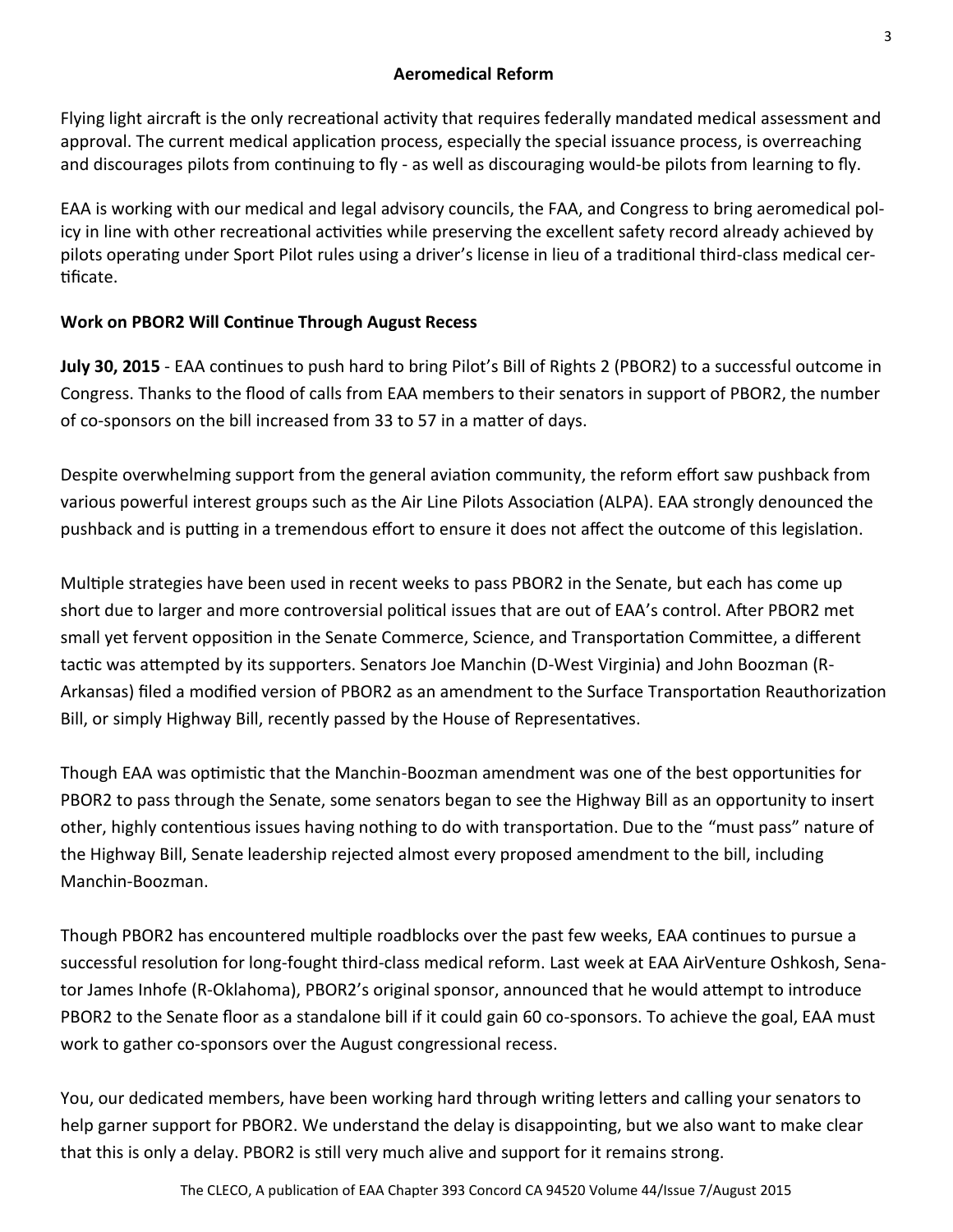# **Pilots to Attempt Ultralight Guinness World Record**

**August 5, 2015** - On Saturday, October 10, the World Ultralight Fly-In will attempt to set the Guinness World Record for the first worldwide ultralight "fly-in."

The event, put together by Dayton Ultralights with the help of members of EAA Chapter 48 in Moraine, Ohio, is open to all pilots who fly aircraft classified as ultralight and/or open air.

To participate, ultralight pilots must fly their aircraft on October 10 and submit a dated photograph to [WUFI's Facebook page](https://www.facebook.com/pages/World-Ultralight-Fly-In/496474843852749?fref=ts) with their name, location, and type and model of aircraft.

Participants will then be sent a printable certificate.

"The limitations of these aircraft mean it is unlikely all of us around the world will ever get to fly together," WUFI's Facebook page stated. "But we can all fly the same sky, on the same day everywhere on the planet, making this the first Virtual Worldwide Flyin!"

So far, ultralight pilots from 15 countries have signed up to participate in the event.

To see where people have signed up to fly or to add your RSVP by adding your location space with manned aircraft. to the event, visit [the group's ZeeMaps](https://www.zeemaps.com/map?group=1558864) 

[page.](https://www.zeemaps.com/map?group=1558864)

# **FAA Promises Strict Action Against Illegal Drone Users**

**August 20, 2015** - The FAA is responding to a sharp increase in drone encounters with manned aircraft. In a [statement](http://www.faa.gov/news/updates/?newsId=83445) released last week, the agency said pilot reports of drones have increased from 238 in 2014 to more than 650 so far this year. The FAA is sending a clear message that they will seek fines, and even possible criminal charges for illegal use of drones. FAA certified pilots who fly their drones illegally could also be placing their certificates at risk.

Uninformed and illegal uses of drones not only pose serious risks to manned aircraft, but have proven to endanger public safety as well. Drones have recently interfered with firefighting operations in Southern California and British Columbia, grounding firefighting aircraft while wildfires rage on.

Drones are not toys. While flying them can be fun, and in many cases commercially lucrative, it is imperative that both recreational and commercial drone operators are familiar with their regulatory limitations as well as the airspace in which they are operating. EAA was one of the initial partners in the [Know Before You Fly](http://knowbeforeyoufly.org/) campaign created in cooperation with the drone and model aviation communities. We encourage all drone operators to visit that web page to learn how to safely share the air-

Additionally, the FAA is encouraging members of the public to report suspected illegal drone use to local law enforcement.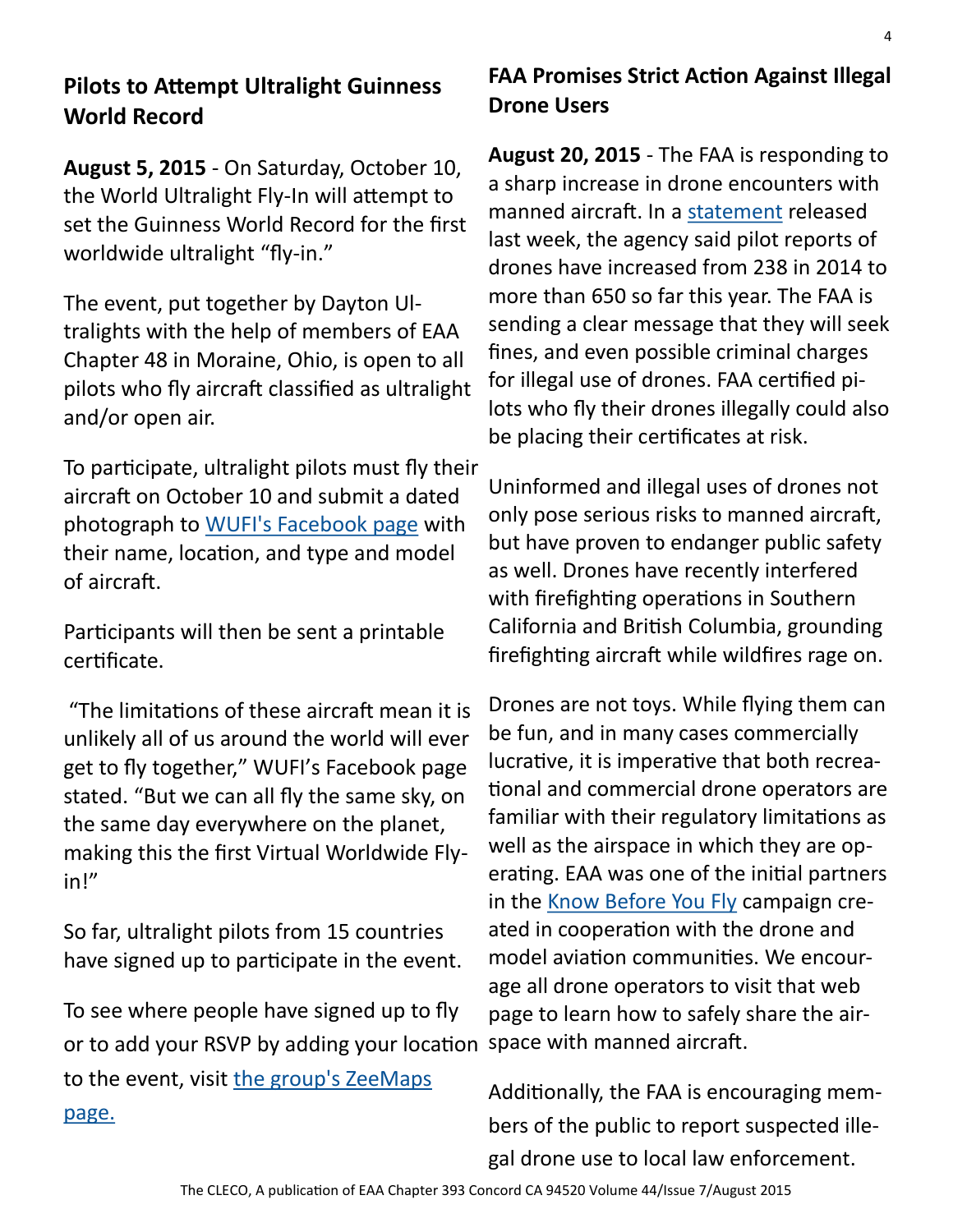### Wednesday Fly Outs

#### By Harvard Holmes

To maintain proficiency, a number of pilots get together on Wednesdays and fly somewhere for lunch. Many of the aircraft owners in the chapter participate. Passengers are always welcome. Not only is it a great way to see the Bay Area, its also fun to see and ride in our members aircraft. The e-mail address is wedflyout@eaa393.org. You may contact Harvard Holmes at harvardholmes@comcast.net or Renee Robinson webmaster@eaa393.org to be added or removed from the list.

Generally, someone who wants to go flying will send a suggestion to the list a day or two before. Those who can go will respond, and a destination finalized. Recent destinations have include: Half Moon Bay, Petaluma. Santa Rose, Ukiah, Boonville, Shelter Cove, Willows, Auburn, Sacramento, Lodi, Stockton, Merced Watsonville, Lake Tahoe and Salinas. If the weather is poor a selection may be made as late as Wednesday morning.

Young Eagles-Next Rally scheduled for June 20, 2015.

Rally schedule for 2015.

September 19

October 17

**The Experimental Aircraft Association Chapter 393 of Concord, CA** P.O. Box 6524, Concord, CA 94524-1524 http://www.eaa393.org/ Email: nle@eaa393.org Officers/Appointees for 2015 President: Bill Reining pres@eaa393.org 510 479 7260 Vice President: Tracy Peters veep@eaa393.org 925 676 2114 Secretary Pete Mitchell secty@eaa393.org 925 586 6491 Treasurer Bob Belshe treas@eaa393.org 925 376 7677 Newsletter Editor Bill Bower nle@eaa393.org 925 813 5172 Tech. Counselor Rick Lambert tc@eaa393.org 925 323 0041 Tech. Counselor Bob Sinclair N320sierra@gmail.com 925.935.7465 Young Eagles Renee Robinson yec@eaa393.org 510-828-1734

Dinner Coordinator Rick Bourgeois

RicFlyer@Comcast.net 925 432 9076

Chapter meetings are held on the 4th Wednesday of the month at 200 Sally Ride Dr Concord Ca. Meetings are open to anyone who loves aviation and wants to learn more.

#### **All are welcomed**.

#### Menu for May 27th Meeting

- Roasted Chicken
- Corn
- Potato Salad
- Dinner Rolls and Dessert
- Coffee and drinks.